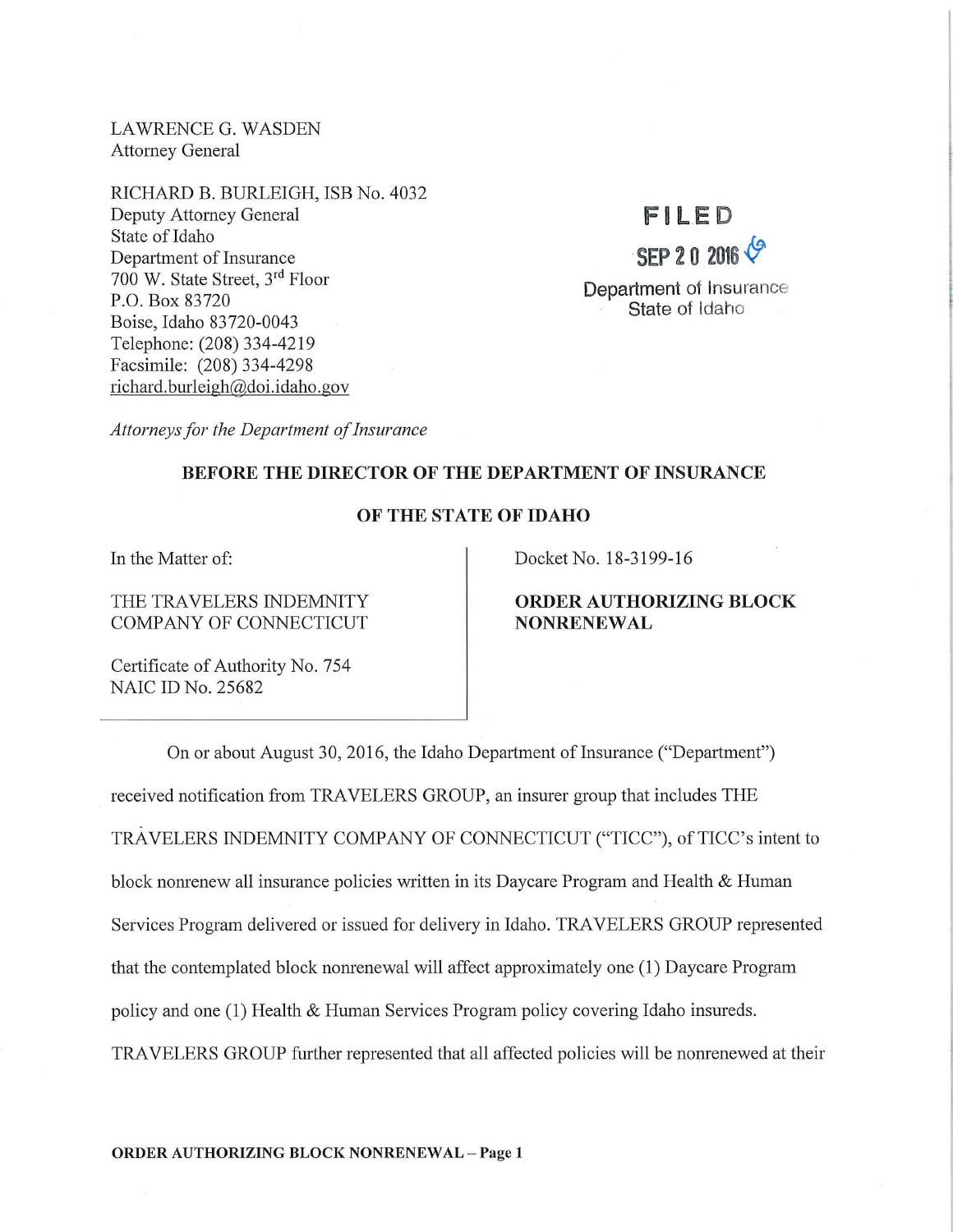natural expiration, beginning January 1, 2017, for Daycare Program policies, and beginning November 15, 2017, for Health & Human Services Program policies.

The Director, having reviewed the foregoing and the requirements of Idaho Code § 41- 1841(1), and acting pursuant to the authority set forth in Idaho Code§ 41-210(2),

THE DIRECTOR HEREBY FINDS that the proposed effective date of the contemplated block nomenewal complies with the one hundred twenty (120) day notice requirement to the Director, as set forth in Idaho Code § 41-1841(1).

NOW THEREFORE, IT IS HEREBY ORDERED that TICC is authorized, pursuant to Idaho Code § 41-1841, to effectuate a block nomenewal of its Daycare Program and Health & Human Services Program insurance policies delivered or issued for delivery in Idaho, which, based on representations made to the Department, will affect the number of policies as set forth hereinabove. TICC shall begin nomenewing the affected policies at each policy's natural expiration date occurring on or after January 1, 2017, for Daycare Program policies, and occurring on or after November 15, 2017, for Health & Human Services Program policies. TICC shall provide advance notice to policyholders affected by the nomenewals authorized by this order in accordance with the notice provisions included in the company's applicable insurance policies.

THIS ORDER is a final order of the Director and is EFFECTIVE IMMEDIATELY. DATED this  $25\sqrt{t}$  day of September, 2016.

> STATE OF IDAHO DEPARTMENT OF INSURANCE

1 Atth amero

DEAN L. CAMERON Director

ORDER AUTHORIZING BLOCK NONRENEWAL - Page 2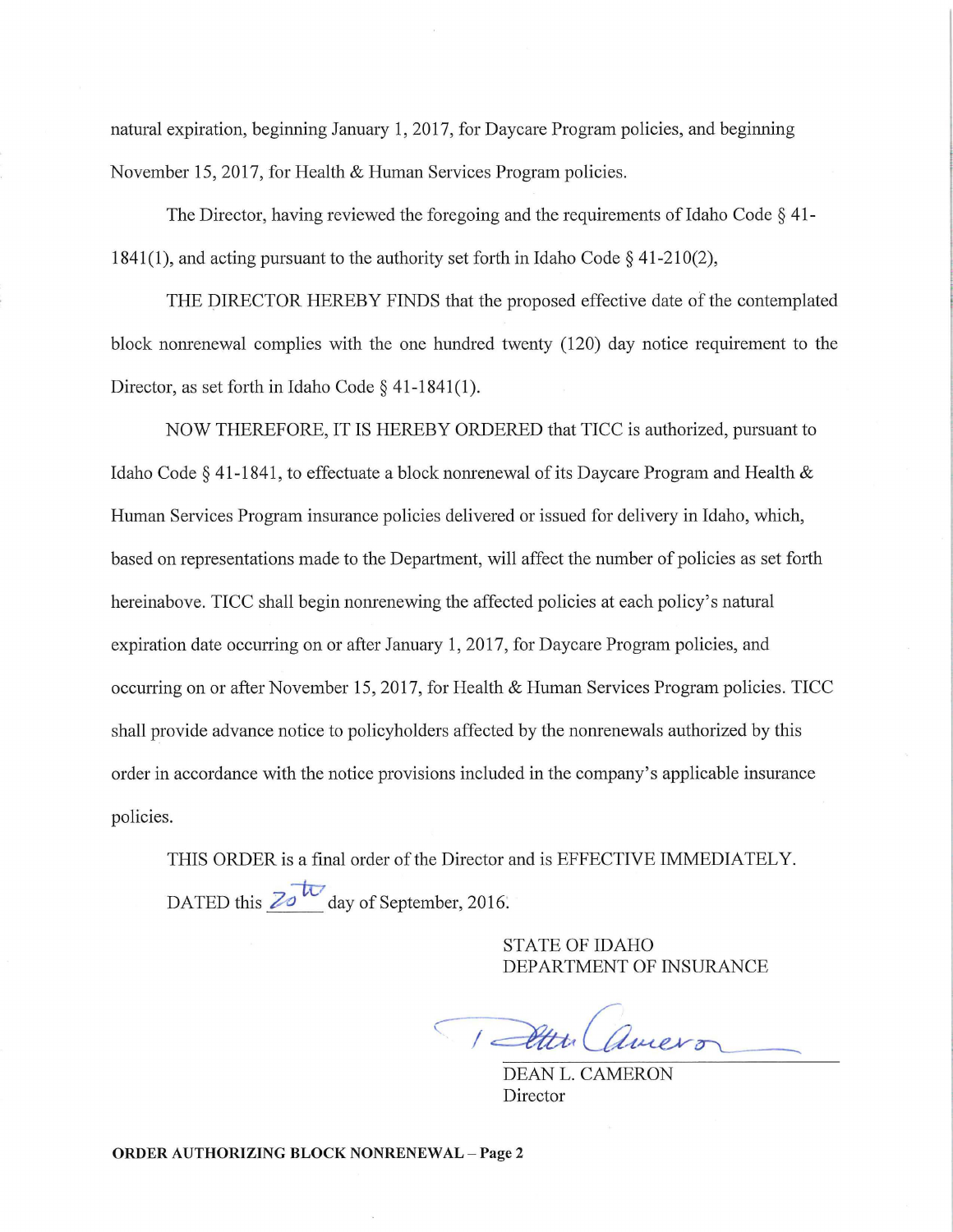#### **NOTIFICATION OF RIGHTS**

This Order constitutes a final order of the Director. Any party may file a motion for reconsideration of this final order within fourteen (14) days of the service date of this order. The Director will dispose of the petition for reconsideration within twenty-one (21) days of its receipt, or the petition will be considered denied by operation of law. *See,* Idaho Code  $§ 67-5246(4).$ 

Pursuant to Idaho Code §§ 67-5270 and 67-5272, any party aggrieved by this final order may appeal it by filing a petition for judicial review in the district court of the county in which: (1) the hearing was held; or  $(2)$  the final agency action was taken; or  $(3)$  the aggrieved party resides or operates its principal place of business in Idaho; or (4) the real property or personal property that was the subject of the agency decision is located. An appeal must be filed within twenty-eight (28) days of: (a) the service date of this final order; or (b) an order denying a petition for reconsideration; or (c) the failure within twenty-one (21) days to grant or deny a petition for reconsideration, whichever is later. *See,* Idaho Code § 67-5273. The filing of a petition for judicial review does not itself stay the effectiveness or enforcement of the order under appeal.